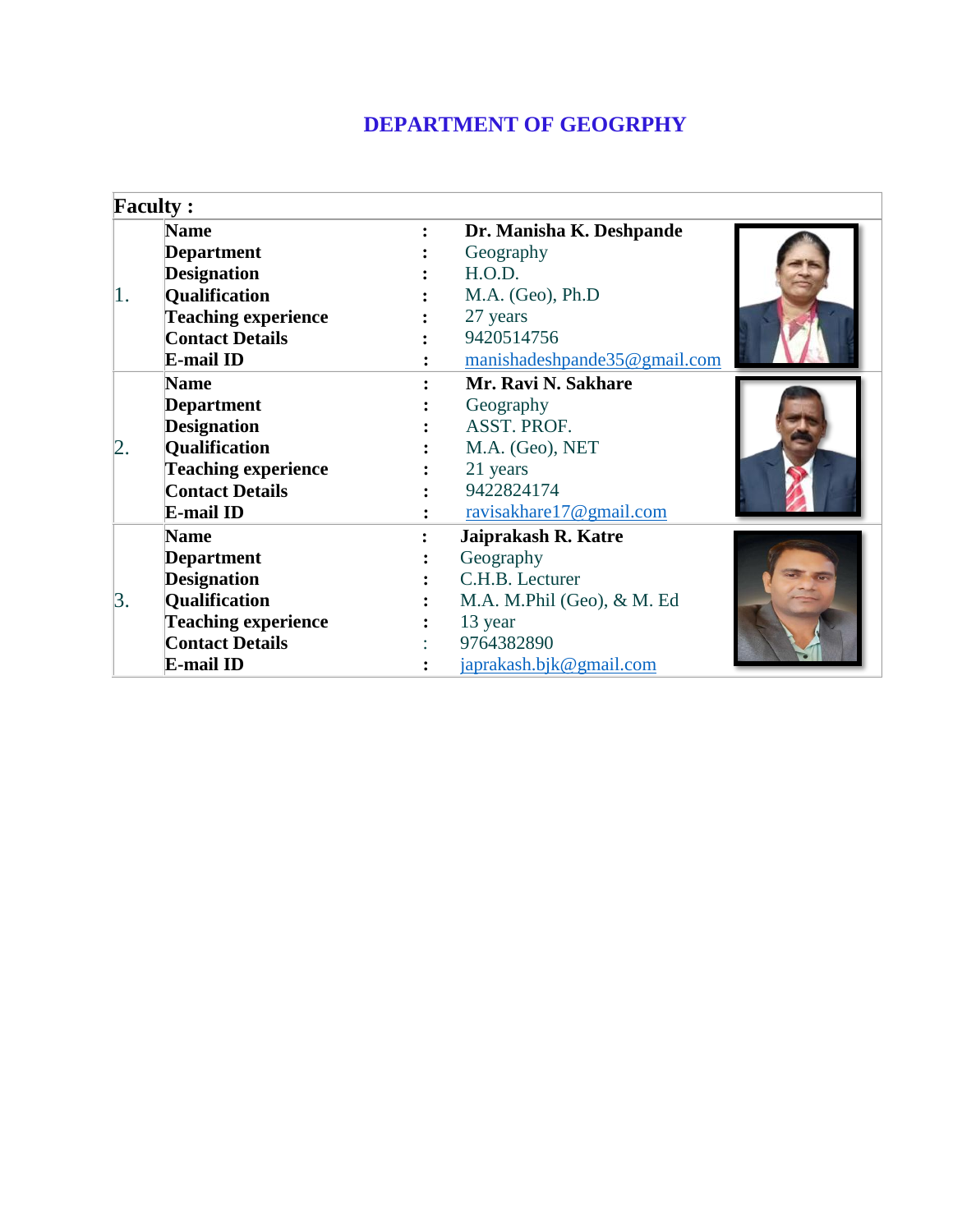## **BRIEF INFORMATION**

### **Faculty**

| $1)$ Name:-        | Dr. Manisha krishnarao Deshpande                                   |
|--------------------|--------------------------------------------------------------------|
| 2) Designation:-   | Head department of Geography                                       |
|                    | 3) Permanent Adress:- In Front of Gov. I.T.I Hirapur Road Goregaon |
|                    | Dis. Gondia, MH Pin Code-441801                                    |
|                    | Mo.No.9420514756, 9511773116                                       |
| 4) Faculty:-       | <b>Arts</b>                                                        |
| 5) Department:-    | Geography                                                          |
| 6) Qualification:- | M.A. Ph.D.                                                         |
|                    |                                                                    |

7) Service: - Service as Assistant Professor & Head, Department of Geography, in Jagat Arts, Commerce & Indiraben Hariharbhai Patel Science College, Goregaon. Dist:- Gondia. (M.S.) since 25th November, 1994.

#### 8) Achievements:-

- i) Life Member ship of Shikshanmanch, Nagpur & NUTA, Nagpur.
- ii) Proceeding of National Conference,"Climatic Change & Occupation" edited as Editor-in chief
- iii) Active participation in social and extension work through N.S.S. unit of the college.
- iv) Actively participated in University Examination work as Chief supervisor
- v) Profile of teaching:-Excellent feedback given by student during every time.
- vi) Actively participated in Social Organizations (NGO) like Lioness Club, Rashtrasevika Samiti. And Work Women's Economic Organizations 'Mahila Batch Gate', Mahila samupdeshan Kendra.
- vii) Actively participation in social work in Pandemic Lockdown.

9) Conference organized:- One UGC sponsored National Conference organized on

"Climatic change & Occupation" as Organizing Secretary

10) Conference attended:- workshops, conferences and seminars attended of state, national and international level

11) Paper presented: - papers are presented in different conferences and seminar

12) Paper published:- 2 papers are published in different journals and conference proceedings.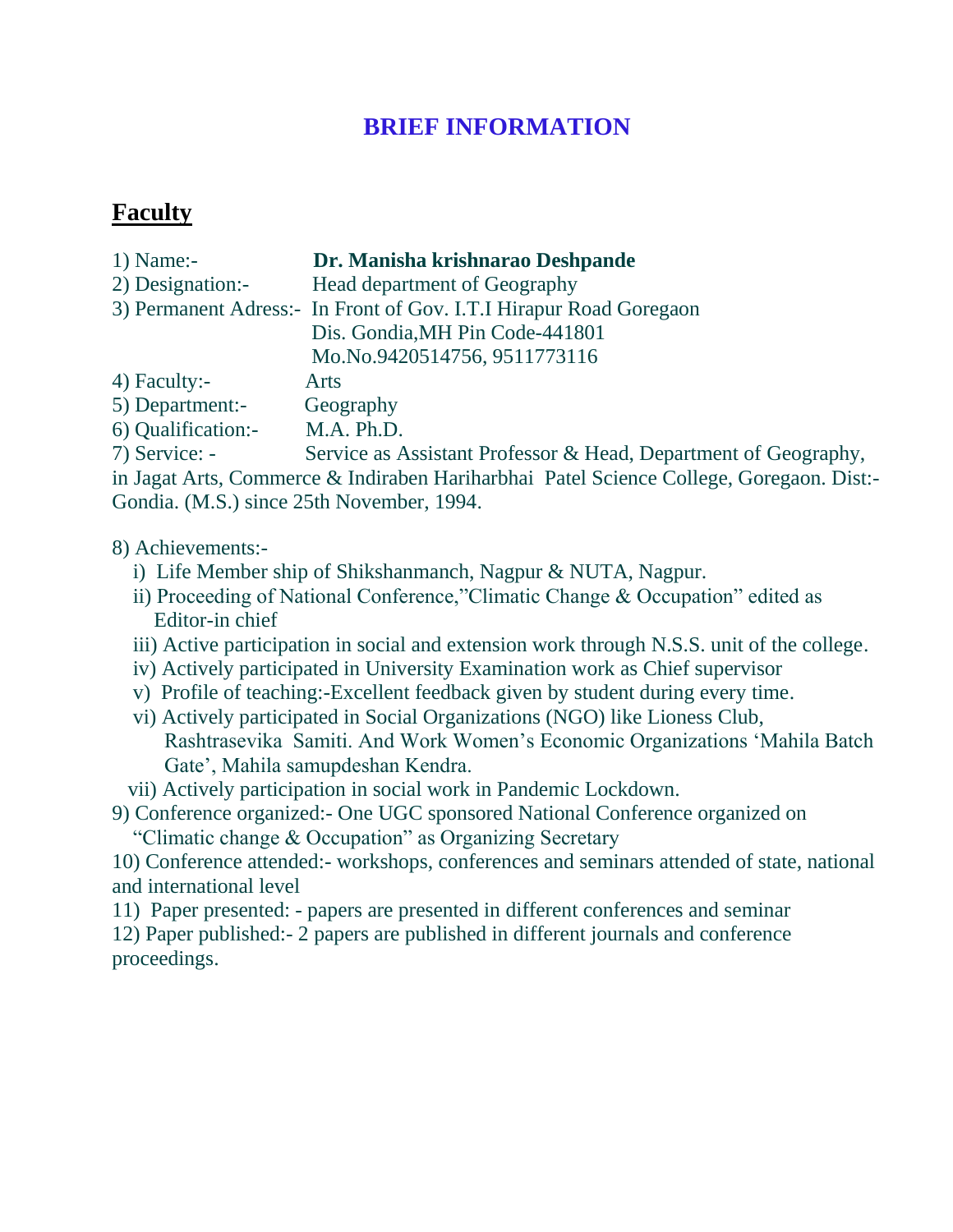# **Faculty**

1) Name: - **Dr. Ravi Narayan Sakhare**

2) Designation:- Assistant professor in Geography

3) Permanent Address:- Shashtri Ward, Near KMJ Haspital Area Dist-Gondia (M.S.)

Pin Code-441801

Phone No. 07187292108 Mobile No.9421713677

4) Faculty:- Arts

5) Department:- Geography

6) Qualification:- M.A. Ph.D. NET

7) Service: - Service as Assistant Professor in Geography at Jagat Arts,

Commerce & Indiraben Hariharbhai Patel Science College, Goregaon. Dist:-Gondia.

(M.S.) since from 02nd March, 1998.

8) Achievements:-

i) University level associations like Dr. Ambedkar teacher welfare association.

ii) Recognized guide for Ph.D. students of R.T.M. Nagpur University from 2010 (Ph. D. cell 150/180 Dated 06/12/2010).

iii) Active participation in Social work and extension work through N.S.S. unit of the college.

iv) Upgradation of syllabus: - Total 03 Seminar and workshops attended for examination reforms and restructuring of curricula.

v) Upgradation of research methodology:-Total 02 short term courses attended on research methodology.

vi) Actively participated in University Examination work as Co-officer Incharge and Chief supervisor.

9) Conference organized:- One UGC sponsored National Conference organized on "Climatic change & Occupation" as Organizing Secretary

ix) Profile of teaching:-Excellent feedback given by student during every time.

10) Conference attended:-workshops, conferences and seminars attended of state, national and international level.

11) Paper presented: - papers are presented in different conferences and seminar.

12) Paper published:-Total 18 papers are published in different journals and conference proceedings.